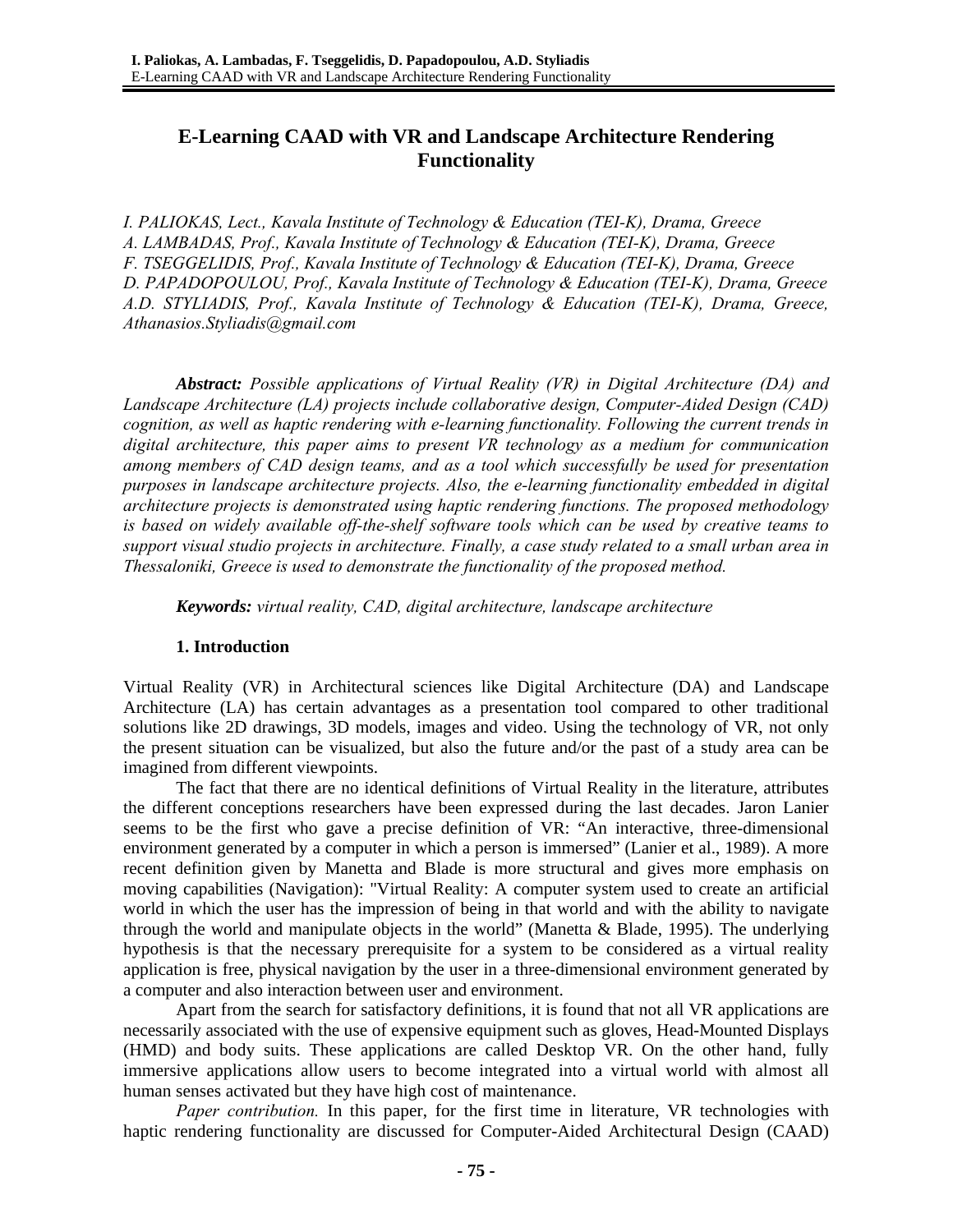and Landscape Architecture projects. The primary motive for this paper was the relatively limited knowledge on methodologies regarding the design process of virtual reality applications for use in CAAD and Landscape Architecture projects.

*Paper organization*. The rest of the paper is structured as follows: The Section 2 (VR in Digital Architecture and Landscape Architecture) is about important factors that should be considered in creating virtual environments. The Section 3 (VR: Haptic Rendering with e-Learning Functionality) discusses the educational benefits of applying effective methods for e-learning documentation with 3-D modelling. The Section 4 (VR in Landscape Architecture: Methodology) exposes step by step the methodology of designing and planning a virtual landscape architecture scene. The Section 5 (VR in Landscape Architecture: An Application Example) illustrates the applied methodology in an application example using specific 3D CAAD software in combination with the Virtual Reality Modeling Language (VRML). Finally in Section 6 (Conclusions) the conclusions as well as some future extensions are discussed.

#### **2. VR in Digital Architecture and Landscape Architecture**

From the designers' point of view, certain advantages of VR are summarized below: 3D designs can be available over the Internet/Intranets and give direct feedback to the creation team, evaluation and critique procedures can occur from any point of view of the virtual scene and multiple readings of the outcome is possible and easy (Moloney & Armor, 2003).

Important factors in creating virtual environments are analyzed by Petric who distinguish five factors that compose a set of challenging features for a virtual scene: Immersion, Presence, Interactivity, Autonomy and Collaboration (Petrick et al., 2002). Other researchers like Lammeren, extend this list by adding more factors (Lammeren et al., 2002). What is stated here is that the new generation of Landscape Architects could consider seven factors as the most important: Immersion, Information Intensity, Interactivity, Navigation, Intelligence, Communication and Checking.

#### **2.1. Immersion**

Immersion has been defined by Witmer and Singer as 'a psychological state characterized by perceiving oneself to be enveloped by, included in, and interacting with an environment' (Witmer & Singer, 1998) determining the degree of immersion. An important feature related to Immersion is that multi-sensory interactions, i.e. visual, acoustic and kinetics are combined in such a way that the user actually feels he/she is there (Whitelock et al., 2000) offering him/her the chance of a pleasant and productive experience.

#### **2.2. Information Intensity**

This factor is very important because the increasing proximity allows participants to examine objects and important features in increasing detail (Lammeren et al., 2002). It seems to be true that Landscape Architects have a different perception of the so-called Level of Detail (LOD) when using 3D paper drawings than VR designers. In 2D drawings objects can be seen in scales previously stated and agreed by the design team, for example 1:30 for a house (Bourdakis, 2001). In VR the LOD is dynamically adjusted as the user navigates through the virtual scene.

Unfortunately, by increasing the requirements of LOD (higher information intensity) a number of demanding technical issues arises that is beyond the scope of this paper.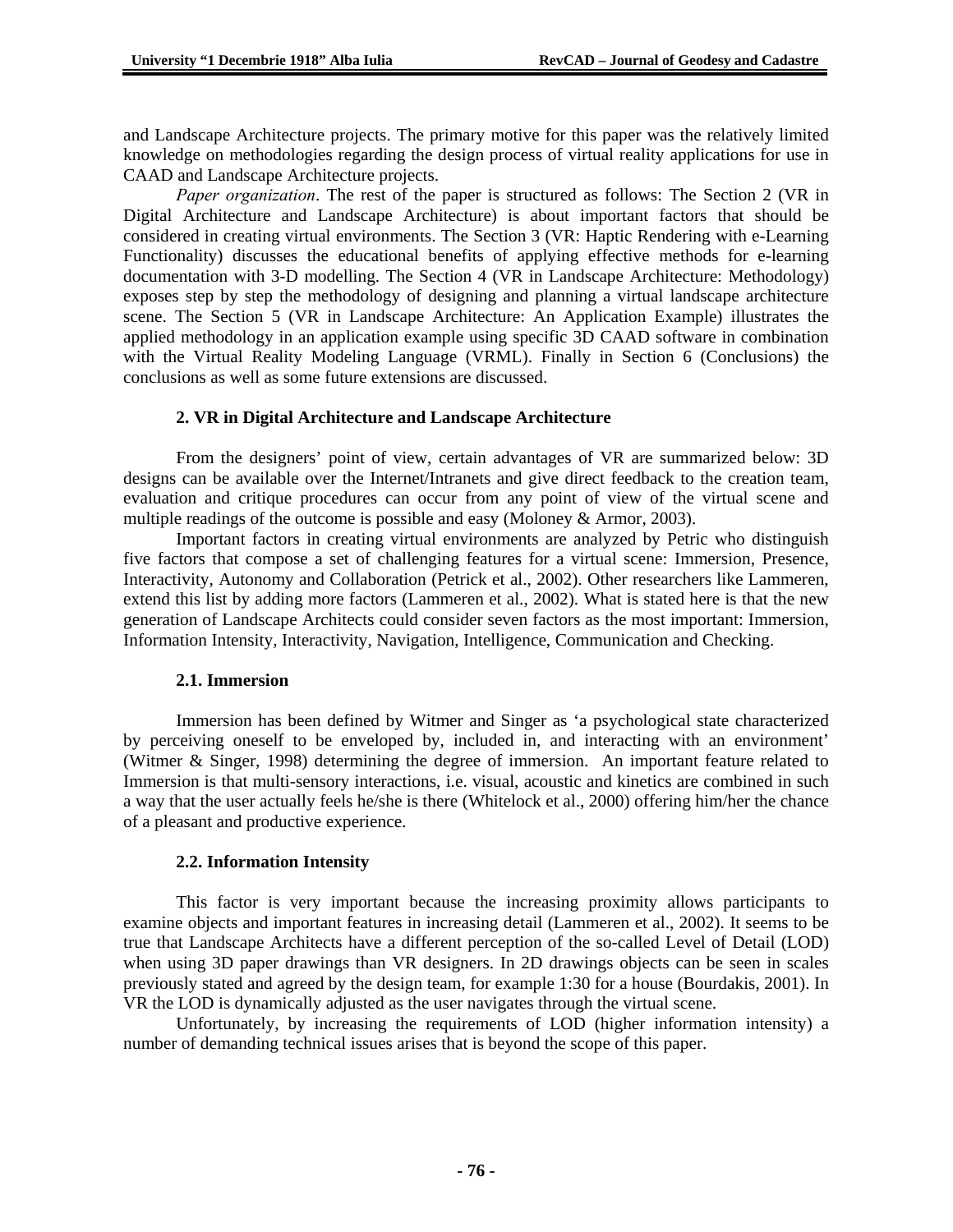### **2.3. Interactivity**

Based on the definition of Wikipedia (http://en.wikipedia.org), Interaction in VR can be seen as the mutual exchange of actions between users, objects and the environment that have an effect upon one another in the three dimensional space. Using the VR interface, architects and their clients can have a first-hand experience of the proposal. The VR interface is characterized by transparency, which means that conscious thinking about how to act is not required by the users. Moreover, the way to interact with the virtual environment is characterized by the feeling of presence and comes naturally to the users without spending time and energy to take formal instructions.

### **2.4. Navigation**

Users can navigate through large and complicated virtual environments using an avatar (virtual body). Examples of large web enabled multi-user environments are the Secondlife (http://secondlife.com) and ActiveWorlds (www.activeworlds.com), although those particulars are not initially developed for scientific research or educational purposes. Navigation for users means participation and understanding of the virtual scene. Important issues involved in navigation are avatar's response speed, motion speed in 3Dspace and the required accuracy of the above figures (Diot & Gautier, 1999).

### **2.5. Intelligence**

The use of VRML to develop the basic structure of VR applications is similar to objectoriented programming. 3D objects are composed by geometry, methods and some user and/or system driven events that trigger the behaviour of objects. Those 'intelligent' objects or automations, seeing form the scope of Landscape Architecture, are referred to both static (automatic door opening triggered by the avatar proximity) and dynamic elements (seasonal falling of leaves, plat size, etc.).

Another practical use of system's intelligence is related to collision detection and physical powers. Collision Detection in Landscape Architecture comes as a result of algorithms which check intersections of 3d objects (for example users cannot walk through trees and walls).

## **2.6. Communication Tool**

In order to compose a basis for successful communication between researchers and clients, VR in Landscape Architecture tends to minimize the required communication during all phases of process (Kahkonen, 2003). Normally, the understanding of major key-points of a 2D drawing project requires that the designers must use the same notation (symbols and assumptions) (Maher et al., 1999). VR can offer a direct examination of the project without such conventional limitations, including geometry, texture, planting, lighting and acoustic conditions.

## **2.7. Checking**

The fact that Landscape Architecture proposals can be checked against a wide range of criteria before they exist in real world is one of the major advantages (Petric et al., 2002). Collaborative design is made possible by Virtual Design Studios (VDS) (Brandford et al., 1994) and is the most modern fashion for practice and checking before the actual construction schedule put into practice (Oloufa, 1993) (Webster et al., 1996).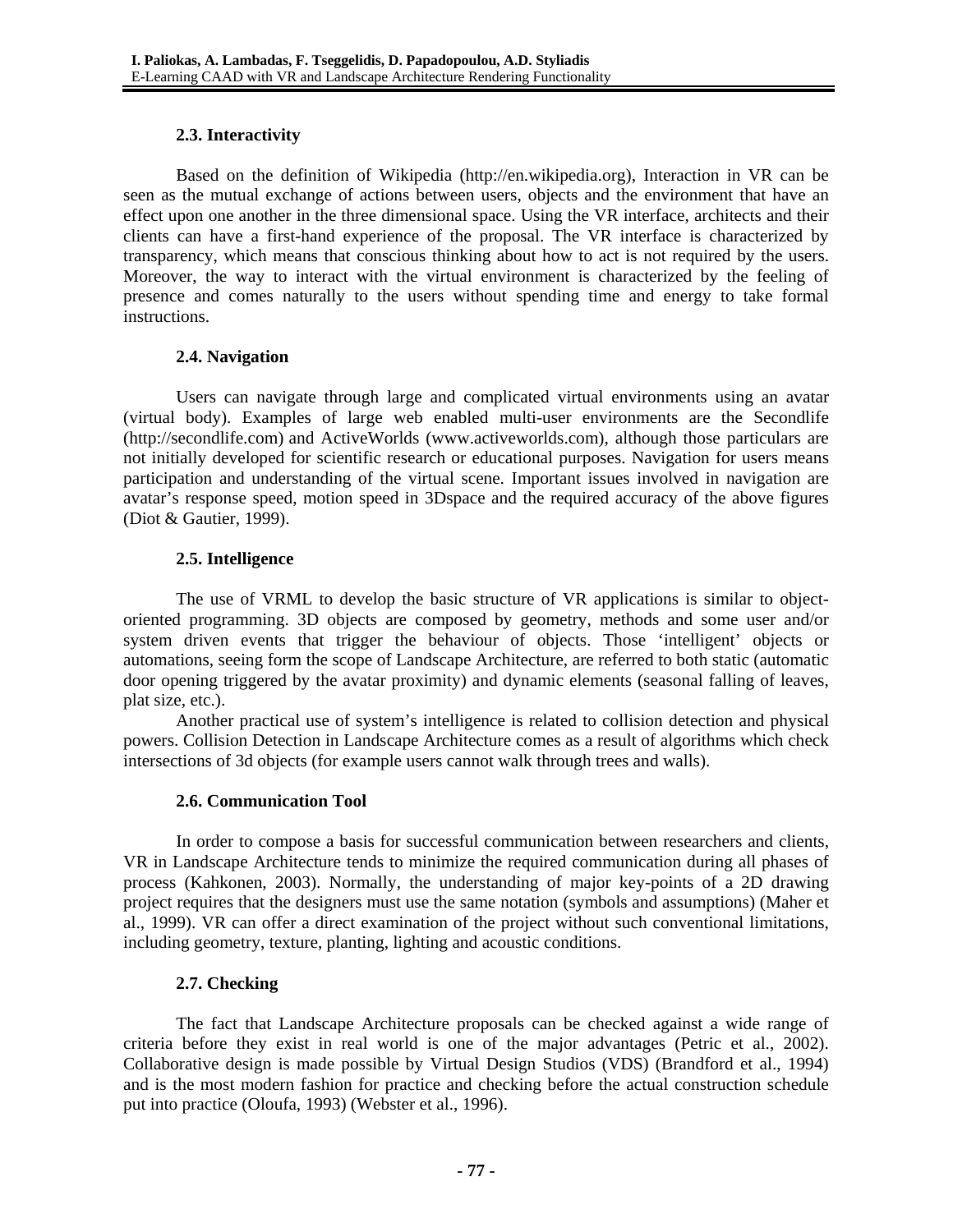### **3. VR: Haptic Rendering with e-Learning Functionality**

Nowadays, VR functionality can provide effective methods for e-learning documentation with 3-D modelling, thanks to the innovations of sensors, graphics cards, screens and the high processing power offered at relatively low prices (Kalay, 2006) (Westera, 2005). Taking into account that Landscape Architecture is related to numerous photogrammetric data acquisition and processing methods, haptic rendering, CAAD/multimedia data integration and projection methods (Vladoiu, 2004; Weber, 2004; Styliadis 2007), it is easily understood that the requirements of visualization are very demanding. VR, as a promising technology, provides low cost solutions for educational and professional activities in Landscape Architecture. New feasible methods for digital documentation of buildings and the surroundings have been available and the 'digital documentation with 3-d modelling functionality' is becoming a new term in IT approach of architecture related fields (Styliadis, 2007).

In the recent years, VR has become widely accepted as a pedagogically valuable way to supplement in-class instructions (face-to-face). Summarized benefits of what the VR functionality can do in CAAD education are listed below:

- Engage learners to be involved into problem solving (Problem Based Learning);
- Enhance spatial thinking, reasoning and content understanding through the use of 3d models and simulations of concept plans;
- Approach the problem solving through distant communication and collaboration;
- Learners can easily extend, manipulate and manage the knowledge base (learning modules);
- Allow educators to differentiate their instruction;
- Allow learners to follow their own personal learning style (Individualized learning);
- Offer a uniform way for learners to meet learning goals;
- Has a positive effect on time students usually spend in educational activities;
- Offer all of the above without any geographical or time restricts (e- learning funcionality).

Apart from the above, while working on real projects in design studios, learners become more proficient in the use of computer-aided design, geographic information systems, and video simulations (Dzitac et al., 2007). Also, experimentations with e-learning platforms for CAAD courses have shown encouraging results (Leao, et al., 2007). Many universities and institutions, which support architectural subjects with e-learning functionality, tend to emphasize Information and Communication Technologies (ICT) in their curriculum to provide their students with skills and professional advantages (Garba, 2004).

Examples of Virtual Reality Laboratories established by institutions to support courses and major projects can be retrieved by the over 10 year's long research of V. Bourdakis in various publications (Bourdakis, 2004; 2001; 1998; 1996; Bourdakis & Robson, 1996).

### **4. VR in Landscape Architecture: Methodology**

Designing and planning a virtual Landscape Architecture scene is a complicated task, especially if it is taken into account the fact that the members of the design team can be spatially separated. The current project, as any other in this field, is not only a drafting piece of work. It deals with the standard Landscape Architecture methodology, the collection and management of digital and in-print material, database and VRML source code development. The study of 3-D scenery modeling and techniques based on digital images, object-oriented graphic databases of 3-D parametric models and geometric/topologic constraints is an active research area (Styliadis et. al., 2003; Styliadis, Vassilakopoulos, 2005). Other issues the creation team confront are the rendering of the scenes, the architectural complexity of the objects, the perspective representation and the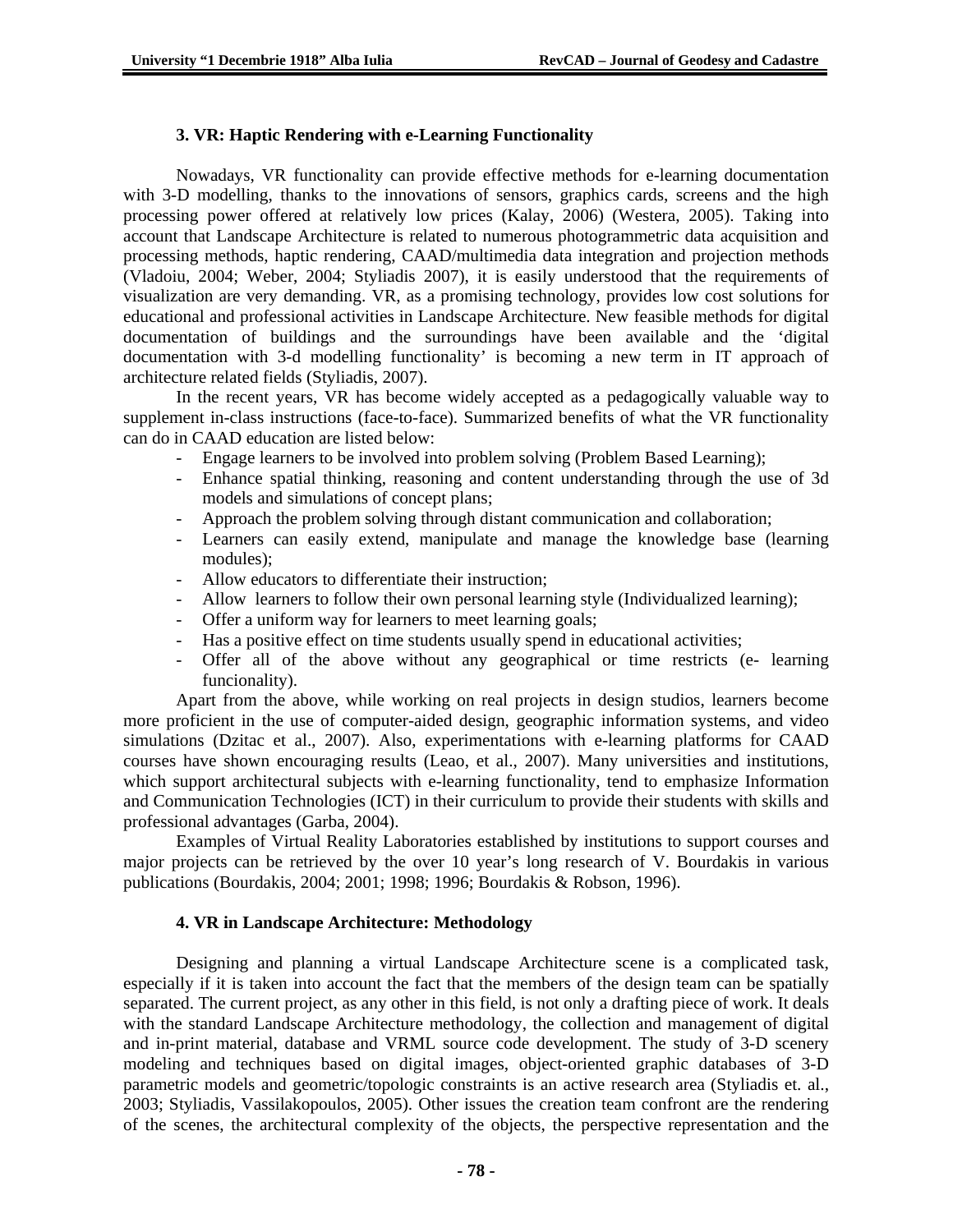insertion of three dimensional sound. Although there is no standard methodology widely accepted for developers to follow, some basic steps of the methodology followed by this project can be mentioned below.

### **4.1. Preparation**

At the beginning, all the available resources (images, drawings, video, texts, interviews, GPS data and topographical maps) of the study area are overviewed in line with the scope of the project. Other important factors like existing physical resources, history and particular characteristics of the study area and the surroundings should be recorded. At the same time, certain urban planning limitations and financial information are taken into account

### **4.2. Software Tools**

The set of software tools finally selected for the design phases of the virtual scene is the outcome of a short research over the Internet about the available software. Important factors for the selection of software tools were:

- The professional potentialities of the software;
- The drafting accuracy and the easiness of restoration;
- The learning time and effort normally needed by a moderate designer to be able to use the full power of the software;
- The existence of VRML/X3D exporter embodied into the CAAD software;
- The rendering quality (texture mapping support, lighting effectiveness, reach library of materials, rendering speed);
- The support of compatible file formats for input/output;
- The previous knowledge and experience of the creation team.

## **4.3. Information gathering and site analysis**

First, all relevant information is selected, like city plans, maps, aerial photographs, video shootings, etc of the studying area and the surroundings. Also, information is selected regarding the culture, history and the aesthetic resources of the site. Because of the poor quality of the 2D drawings usually obtained from the municipalities, extra measurement sessions are imported into the team's schedule. Measurements of street furniture, road widths and existing buildings, monuments, etc took place with conventional instruments. Diagrams about traffic flow, existing planting and space usages are created in 2D. The gathered information is analyzed in relation with the scope of the design, in order to obtain a complete view about the existing conditions of the study area and the achieving goals.

## **4.4. Concept planning**

Concept planning is a process which is characterized by collaboration and creativity.

Solutions are provided through exchange of ideas among members of the creation team, clients and other participants. The solutions are evaluated in order to choose the most appropriate ones. Concept planning is not totally isolated from drafting processes; rather it is more like a circle process among those two phases.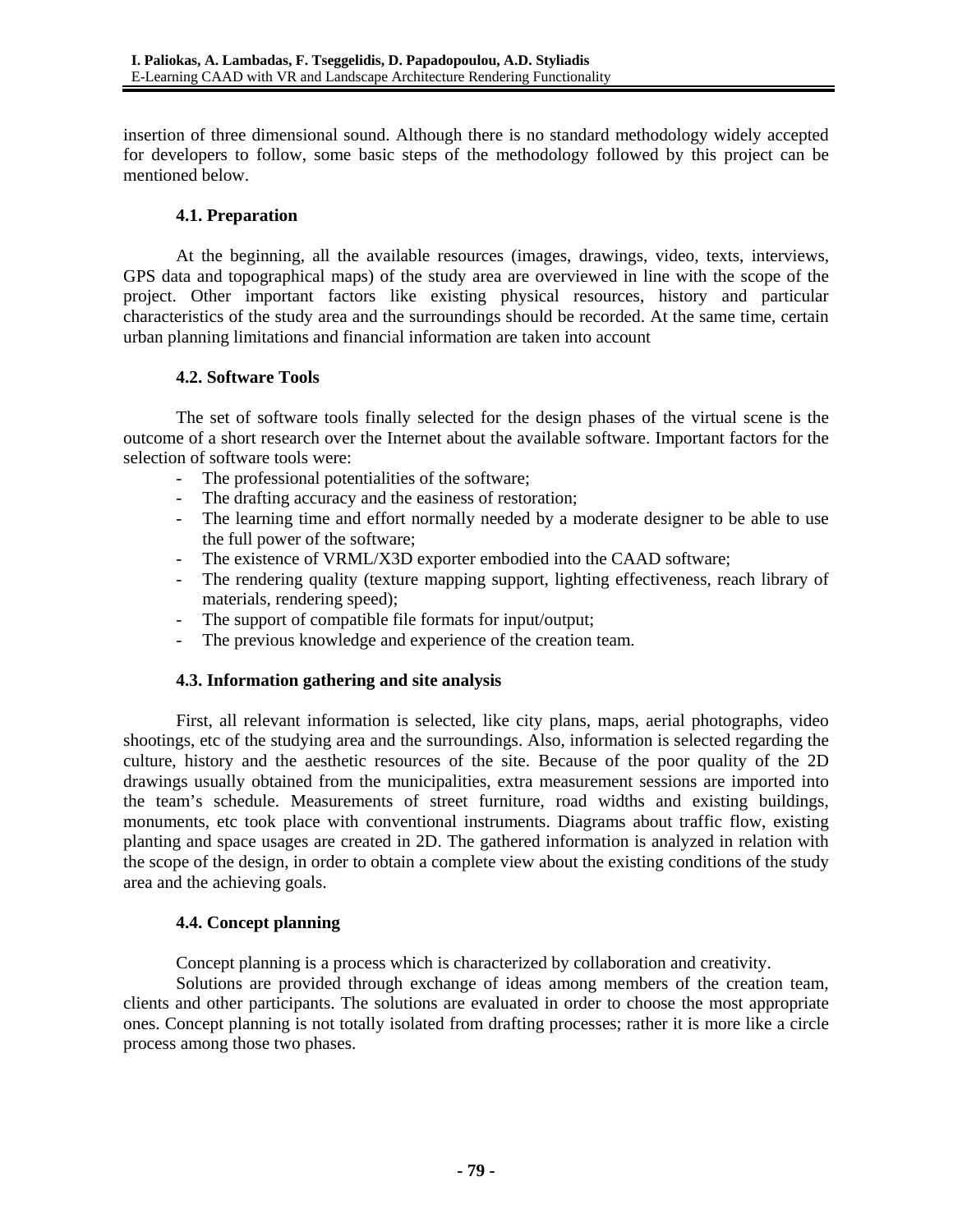#### **4.5. Drafting Process – (Scene development and LOD Issues)**

Every virtual landscape environment that is designed has one or more scenes. A scene can be a room, a park, a building, or a whole city. The shape, size, material, position and orientation of 3D objects is important considering architectural concepts like unity, rhythm, proportion and symmetry (Lammeren et al., 2002) and aesthetic consistency. By breaking down the whole scene into separate 3D components make possible to have the necessary flexibility of major alterations during all phases of the creation.

During drafting phase, CAD software found on the market is used to construct the imaginary or existing architectural elements. In case of existing buildings, feasible methods like 3D reconstructing from digital images using geometric constraints can be used to obtain the VRML solid (exterior only) model of the building (Heuvel, 2003). Today improvements in sensor technology allow the acquisition of high quality digital images (Kazakeviciute et al., 2005) for texture extracting and use in 3d Models.

As stated before, information Intensity deals with the level of detail (LOD) and this affects the quality of the presentation. Usually, a lot of rotations and translations can overload a computer system. To control the overload conditions, in order to keep the frame rate of the final display high, each 3d object with complicate geometry is represented in the scene with different LOD, depending on the avatar proximity. As an example, consider the trash can 3d model. Initially it is loaded into the scene as a simple box, since details cannot be viewed from long distances. By the user proximity (triggering proximity sensor), this object is replaced by the maximum LOD 3d object, showing the trash can in maximum detail (see fig.1).



Fig. 1. Example of an object with 2 levels of detail: Simple geometry with minimum LOD (left), original object in wireframe (center), object with maximum LOD (right)

In some occasions (massive and complicated objects) various levels of detail are defined for given geometries. Browsers, or stand alone vrml players, automatically choose the appropriate LOD level based on a set of predefined distances between object and avatar. The simple algorithm which chooses the most appropriate LOD for a given object at any time during navigation is based on the formula (Web 3D Consortium, 2004):

$$
LOD(l) = \begin{cases} LOD_0, if \ l < R_o \\ LOD_{l+1}, if \ R_i <= l < R_{i+1}, for -1 < i < n-1 \\ LOD_{n-1}, if \ l >= R_{n-1} \end{cases}
$$

where,

LOD(l): winner LOD

 $\text{LOD}_0, \text{LOD}_1, \text{LOD}_2, \ldots, \text{LOD}_{n-1}$ : n values (object instances of various LOD)  $R_0, R_1, R_2, \ldots, R_{n-1}$ : ranges which partition the domain from 0 to infinity. l: avatar's distance to object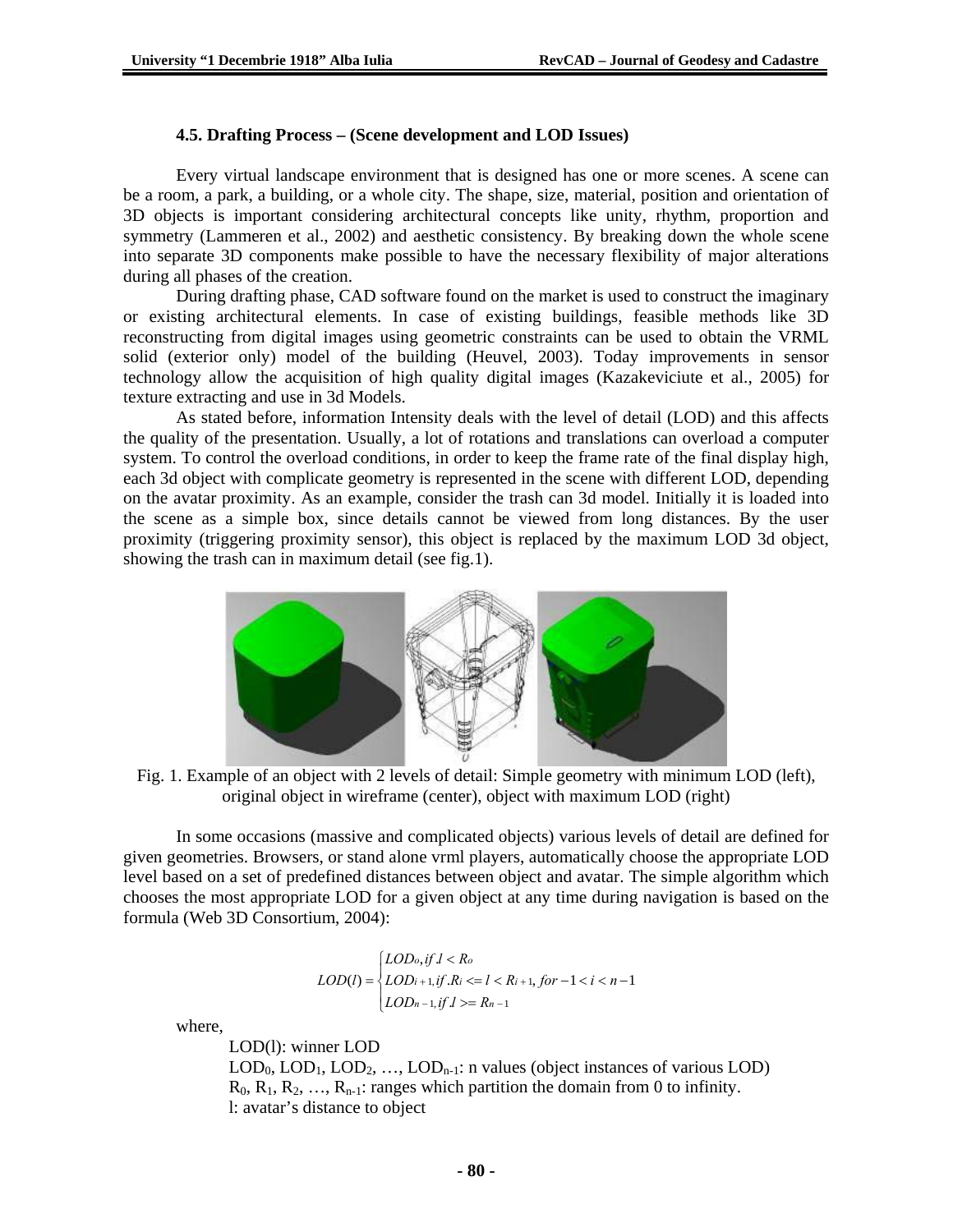### **4.6. Lighting**

To maximize the quality of lighting effects, all experimentation with light sources is done on scenes without materials or colors other to white. This method of lighting adjustment, although it requires a lot of experimentation to reach the best results, was the most appropriate to offer uniform lighting effects to the overall scene.

Three types of light sources were used in this implementation, each one with different characteristics (as graphically explained in table 1).

**DirectionalLight** defines a light source with parallel rays that shines from a uniform direction. This is analogous to the Sun effect where everything is illuminated from the same direction. The DirectionalLight does not have a location (or it is located far away from virtual scene) and illuminates all object-nodes below (in the hierarchy of nodes). A graphical representation of DirectionalLight is shown on table1 (a).

**PointLight** on the other hand, has no vector in 3D space, but it has a specified location. The light rays of this source are spread equally in all directions and can affect all 3D objects. The only restrict is the value of Radius as shown in table1 (b). Given an object located inside the circle defined by Radius, the Intensity of light on that object is given by the formula (Web 3D Consortium, 2004):

$$
I = \frac{1}{\text{coefficient}A + \text{coefficient}B * R + \text{coefficient}C * R^2}
$$

Where coefficients A, B and C represent three levels of light attenuation.

**SpotLight** is described by a combination of PointLight characteristics (location, radius and attenuation coefficients) and DirectionalLight (direction). The light rays are affected by two more properties: CutOffAngle and BeamWidth which describe a cone that points to the source and the circular fade out near the edges (table1 (c)).

### **4.7. Materials-Appearance of objects**

To control the surface appearance of objects, two different methods can be followed. By the first method, material nodes are used to specify the colour, light reflection and transparency (for example windows glasses). This method keeps the overall size (in MB) of the project low and this is its major advantage. A second way to give an object a particular complicate appearance is to attach an image file to that object. Shooting photographs of real elements like street furniture (lights, tiles, etc) was necessary in order to take the primary information about texture of surfaces.

### **4.8. Cameras**

Camera objects are not visible, but can be reached through a right-click popup menu at any point of the display screen. The effective use of the cameras located at different entry positions during navigation, can offer to the user an interesting "transcending" experience like teleportation. This is about the ability given by the system designer to let the user move rapidly from one point to another, working in a similar way internal links (Anchors) do in HTML files.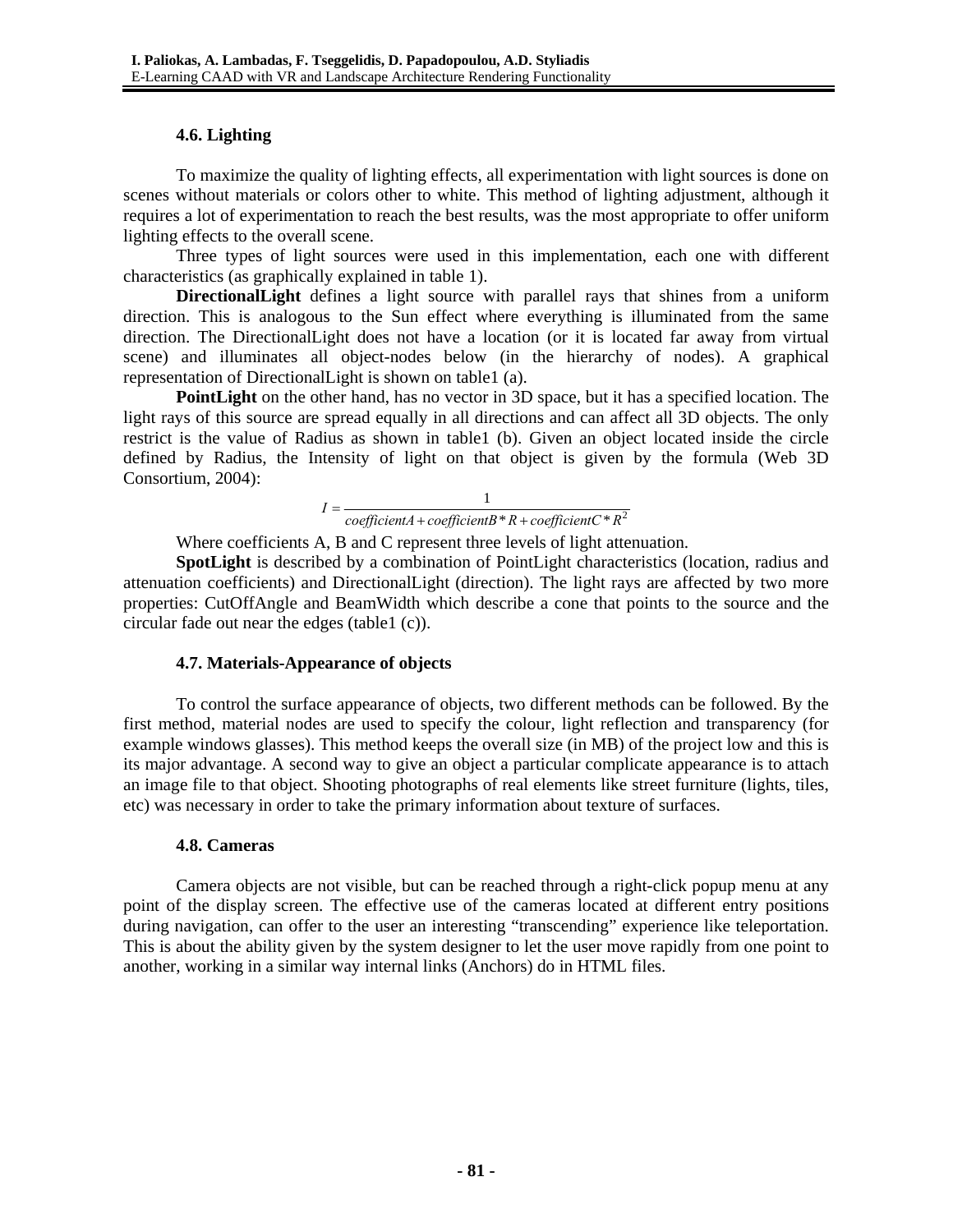| <b>Light Type</b>                                                          | <b>VRML</b> example                                                                                                                                                                      | <b>Fields</b><br>On: Set the light on or off<br>Intensity: values in the range 0.0 to<br>1.0 (stronger light)<br>AmbientIntensity: values in the range<br>0.0 and 1.0 (contribution to the overall<br>lighting)<br>Color: an RGB value of light color<br>Direction: A vector to which light rays<br>are parallel                                                                     |  |  |
|----------------------------------------------------------------------------|------------------------------------------------------------------------------------------------------------------------------------------------------------------------------------------|--------------------------------------------------------------------------------------------------------------------------------------------------------------------------------------------------------------------------------------------------------------------------------------------------------------------------------------------------------------------------------------|--|--|
| (a) DirectionalLight (Sun)                                                 | DirectionalLight {<br>on TRUE<br>intensity 1<br>ambientIntensity 0<br>color 1 1 1<br>direction $0 - 10$ }                                                                                |                                                                                                                                                                                                                                                                                                                                                                                      |  |  |
| (b)PointLight (bulb)                                                       | PointLight {<br>on TRUE<br>intensity 1<br>ambientIntensity 0<br>color 1 1 1<br>location 0 0 0<br>attenuation 100<br>radius 10}                                                           | $On:$ -as above-<br>Intensity:-as above-<br>AmbientIntensity:-as above-<br>Color:-as above-<br>Location: coordinates of the light<br>source<br>Attenuation: values zero or greater,<br>specifies light looses reversely<br>proportional to distance from the light<br>source (default value 100).<br>Radius: values zero or greater,<br>specifies max distance of the light<br>rays. |  |  |
| (c) SpotLight<br><b>BEAM WARTH</b><br><b>COURT ANGLE</b><br><b>BBLCTRY</b> | SpotLight {<br>on TRUE<br>intensity 1<br>ambientIntensity 0<br>color 1 1 1<br>location 0 0 0<br>direction 0 0 0<br>attenuation 100<br>radius 100<br>cutOffAngle 0.78<br>beamWidth 1.57 } | On:-as above-<br>Intensity:-as above-<br>AmbientIntensity:<br>-as above-<br>Color:-as above-<br>Location: -as above-<br>Direction: -as above-<br>Attenuation: -as above-<br>Radius: -as above-<br>CutOffAngle & BeamWidth: angles<br>which define the width of the beam<br>and the fade out at the edges.                                                                            |  |  |

| Table 1 VRML light nodes used in the case study. |  |  |  |  |
|--------------------------------------------------|--|--|--|--|
|                                                  |  |  |  |  |

## **4.9. Lighting Effects**

Lighting effects play an important role in the realism of the final projection and give a specific 'atmosphere' to the scene. A very popular effect is implemented by Fog node (non-visible). There are two major categories of Fog: Linear and Exponential which deals with how the fog's density increases with distance. Other properties of Fog node refer to Color which was set to white and VisibilityRange set to a large value in order to be inconspicuous.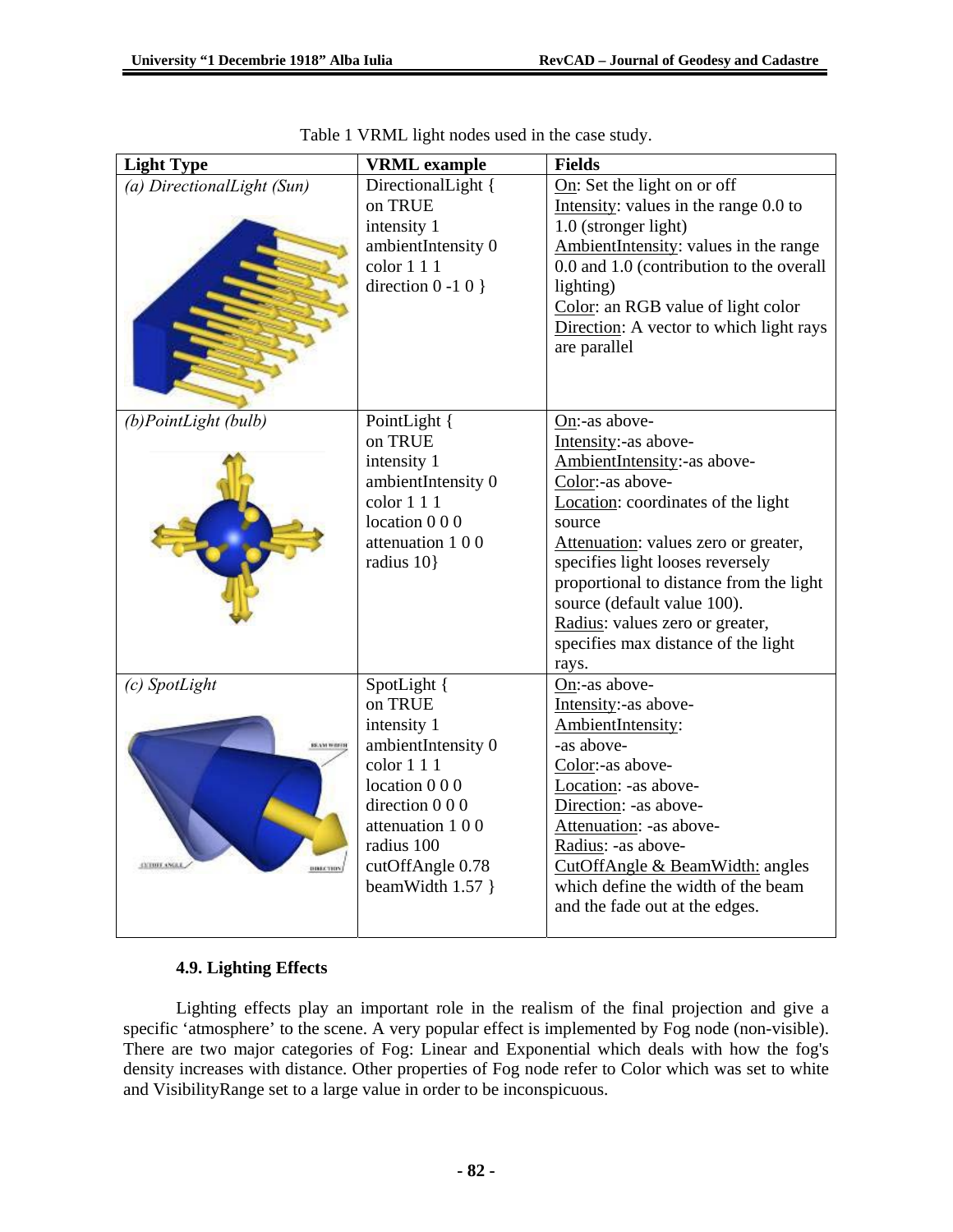#### **4.10. Automations**

Scripting language incorporated in VRML is used for the performance of certain automations. Although intelligence of VR systems can give impressive results by complicate behaviour of objects, in Landscape Architecture projects automations can be limited to simple actions such as opening and closing doors, object rotations, etc.

#### **4.11. 3D Sound**

VR worlds developed by VRML are audio enabled during navigation. This feature can be useful to developers to check certain acoustic characteristics of the studying area. Sound is attenuated according to the distance between a sound source and an avatar. The specified intensity (values from 0 to 1) is being heard between MinBack and MinFront as shown in fig.2. As the avatar is moving from the internal ellipsis to the external, specified by MaxBack and MaxFront, the intensity of sound is attenuated linearly to -20dB. Adjusting Min-Max borders, different kinds of sound nodes can be produced as shown in fig. 3.

This simple trick of linking one single AudioClip to many SoundNodes positioned at selected points of the scene saves a lot of system resources (memory). Also offers an impressive 3D sound experience to the users and thus maximize the Immersion factor stated earlier.

### **4.12. Presentation of the final scene**

The final outcome consists of a group of wrl files (VRML file extension), images and sound files that all together include the geometry, intelligence (automations), links to different parts of the project as well as the multimedia content.

The final version of the project must be tested with various web browsers in combination with vrml plug-in players available on the Internet. Designers must be aware of the fact that the final result may vary from one software combination to another, probably because VRML files, actually ASCII text files, are interpreted and not compiled by the browsers.



Fig. 2. Sound Node and volume levels (Web 3D Consortium, 2004).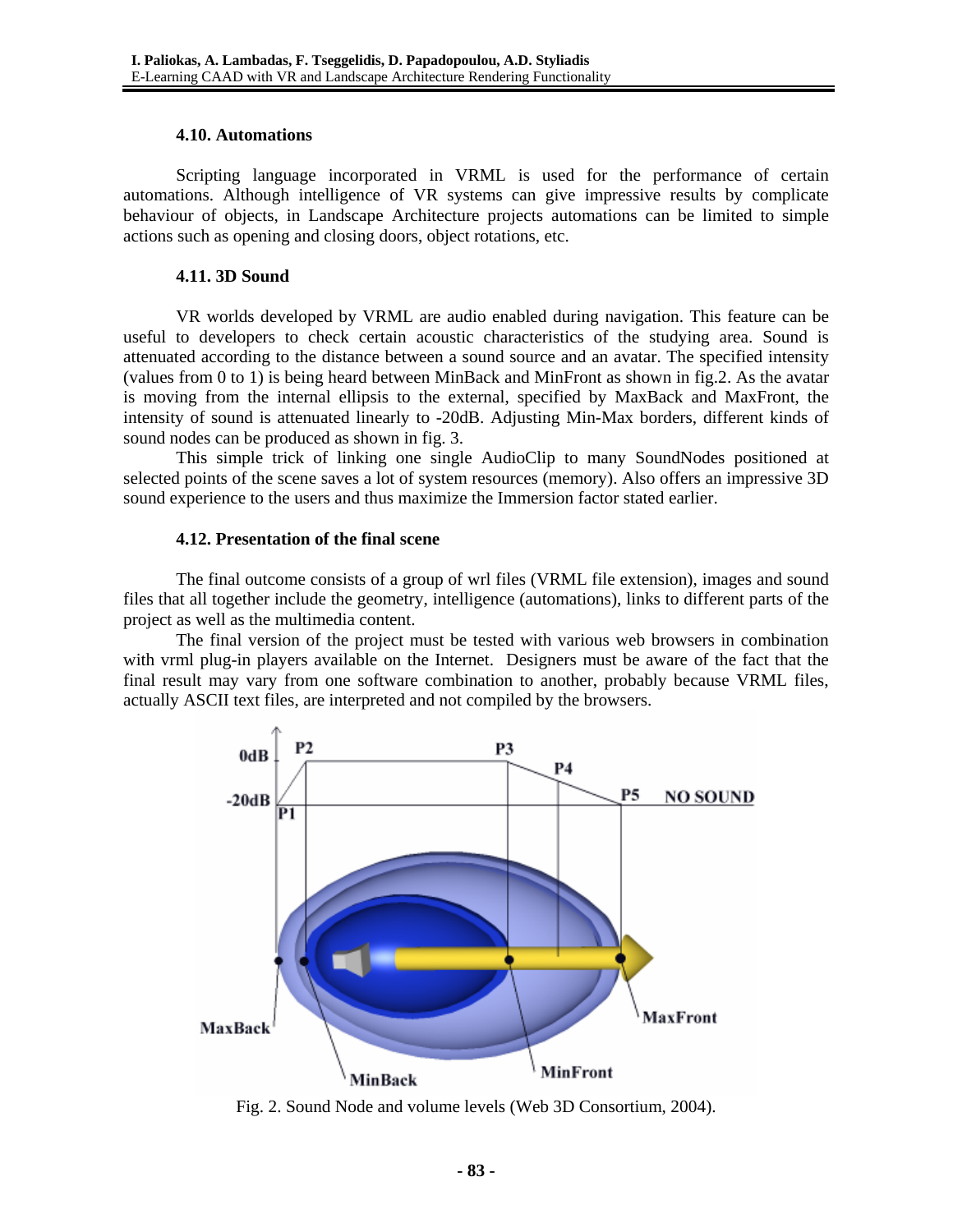

Fig. 3. Four kinds of sound nodes used for (A) birds, people talking, (B) wind, avatar walking, (C) speakers in the cafeteria or in the amphitheater, (D) car engines, traffic noise.

#### **5. VR in Landscape Architecture: An Application Example**

For the reader's convenience, the study area of the application example is a  $75x93 \text{ m}^2$ located in front of the historic port of Thessaloniki and currently is used as a parking area. The starting point of the design process is the 2D drafting of the basic concept of the area (see fig.4 & 5a,b) including planting, business and sport activities, existing elements and park furniture.



Fig. 4. A basic concept plan of the recreation area.

The case study presented below was mostly engineered using the 3D-Studio Max (Autodesk Inc) software package, while parts of it were drafted with AutoCAD 2006 (Autodesk Inc) and imported into the main scene as external files. The original 3D model was enriched with VRML scripting code and finally exported as a wrl file capable of reproduction in widely used browsers.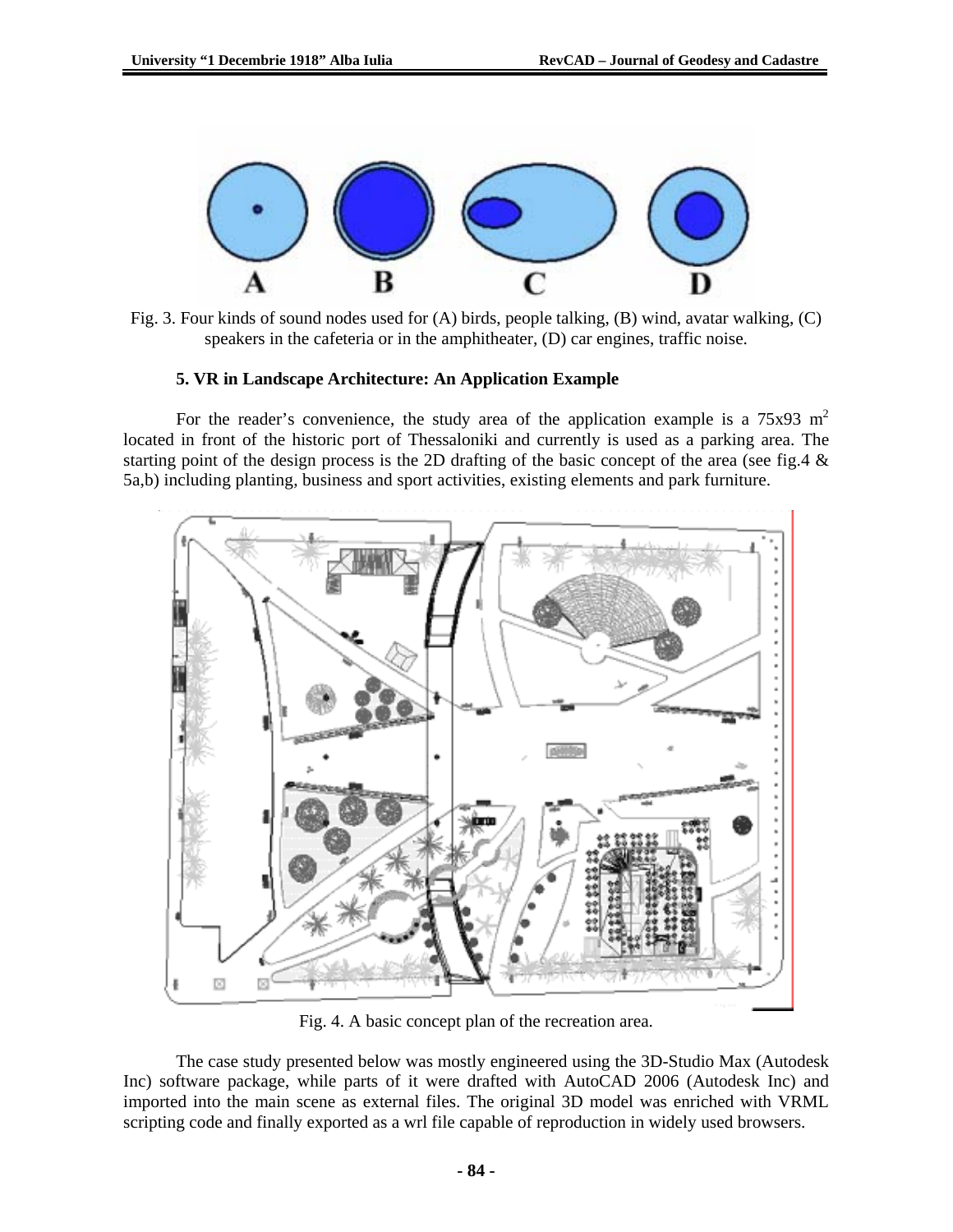VRML plug-in players implement a Graphical User Interface (GUI) for navigation through the virtual scenes and for applying operations on the 3D objects. After having tested and evaluated several plug-in players for VRML, it was the Cortona (Parallel Graphics) which was finally selected as one of the most appropriate for the popular browsers Internet Explorer and Mozilla Firefox.

In addition to the starting viewpoint (camera), a set of additional cameras are imported into the scene. Camera nodes in VRML define exact positions from which to view a scene and some of their parameters can give effects like special effect lens (fish-eye). Another used effect was the linear fog to give to the overall scene a better depth of perception.

Because the output file sizes an exceeded the expected, the Win-gz (copyrighted by Bob Crispen) or similar compression utilities can be used to compress the original file with very satisfactory compression rates. The small file sizes keep the download time short even at a moderate bandwidth.





(b)

Fig. 5. (a) 3D model of the proposed concept plan (3d scene) (b) Study area (before-after).

Taking into consideration that the typical target audience of VR landscape architecture projects is composed by people with at least basic computer skills, a set of system variables was initially set. Those system variables include viewpoints (cameras), navigation adjustments, speed and collision detection regulations. Advance users can change those values at a later time (navigation/execution time).

After a few cycles of execution tests in web browsers, few more adjustments can be made to ensure the efficient interpretation. Four digits of precision are selected for projection of the geometry and 15-20 frames per second are considered satisfactory to achieve a realistic as well as a comfortable navigation, given the total size and complication of the scene.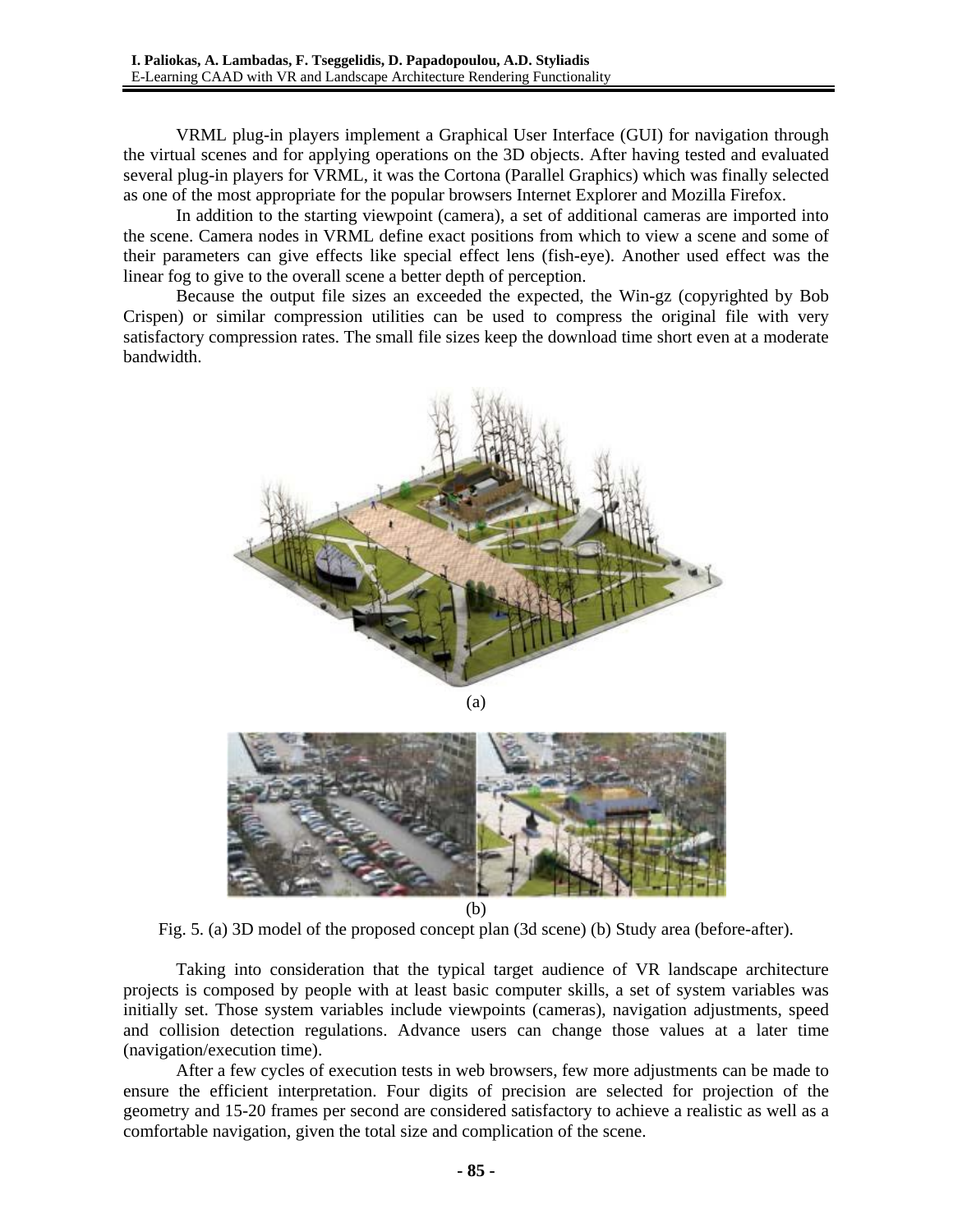#### **6. Conclusions**

VR functionality has been an area of increasing research especially in architecture related fields where visualization has a huge effect. VR is both an artistic and a scientific language that can be used during creation, presentation and checking processes. Also, it can be used as a tool to offer real prospect for learner participation in educational activities related to CAD and virtual studio projects.

The methodology presented in here, followed by an application example, illustrated how desktop VR technology can address the challenges to experiment with scenes in real visualized projects. More efficient user control and management of scene parameters is desirable for the future. In such a system students could locally modify values of variables in real time. The possibility to change 3d model appearance and behaviour on demand, or study the dynamic alteration of the whole scene over time/seasonal parameters is the fourth dimension in addition to the haptic rendering functionality. It will be possible for learners/designers to dynamically retrieve the geometry and texture of planting from a floral database. Given the time and GPS global position of the study area, the examination of lighting conditions (artificial lighting and sun) during morning, midday, afternoon and night could be possible at run time.



Fig. 6. (a) Human-scale exploration (walk) to study lighting conditions (here manually adjusted at design time).

New methods are invented to take advantage of the VR technology. In order to choose between competitive ideas, VR technology and haptic rendering functionality made possible to locate advantages and disadvantages, strong and weak points of the concept plans. Also it allowed a better understanding of the flow of movement in the area, from the pedestrian's point of view. It would be difficult right now to get a clear answer if the proposed methodology results better urban and landscape implementations in real world than the conventional methods. All conclusions are relied on the assumption that 3d real time navigation is helpful for communication among experts and have a positive effect on public participation. To what degree those methods are effective remains a task for further research. Today, it could be stated that apart from the educational benefits of 3d visualized projects, VR functionality is to additionally support the decision making in Landscape Architecture planning by demonstrating major key-points of the concept.

### **7. Acknowledgements**

The current paper is supported by the EPEAEK II— Archimedes Research Project (Action 2–2-17), "Personalized Learning in a Reusable Way", of the Alexander Institute of Technology and Education (ATEI), Department of Information Technology, Thessaloniki, Greece. The EPEAEK II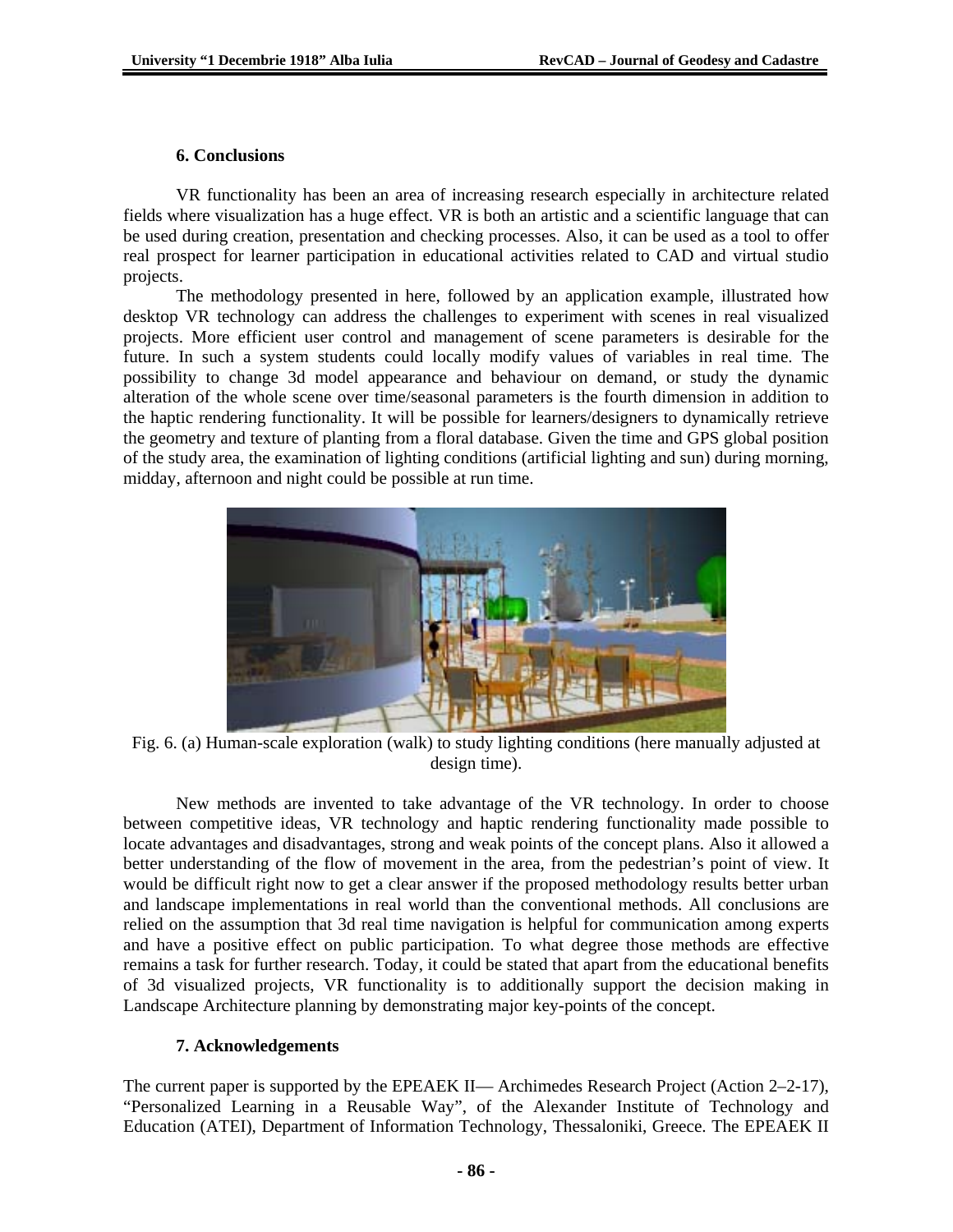project is co-funded by European Social Funds (75%) and National Resources (the Greek Ministry of Education and Religious Affairs, www.ypepth.gr) (25%).

#### **8. References**

- *1. Bourdakis, V. (2001). On Developing Standards for the Creation of VR City Models. In H. Penttila (Ed.), Proceedings of Architectural Information Management, eCAADe2001. pp. 404- 409;*
- *2. Bourdakis, V. (1998). Navigation in Large VR Urban Models. In J.C.Heudin (Ed.), Lecture Notes in Artificial Intelligence 1434, VirtualWorlds, Springer-Verlag, Berlin, Heidelberg. pp. 345-356;*
- *3. Bourdakis, V., and J. Robson (1996). Living with a virtual City. Architectural Research Quarterly, 2, 84-91;*
- *4. Bourdakis, V. (2004). Developing VR tools for an Urban Planning Public Participation ICT Curricilum; The PICT Approach. In B.Rudiger, B.Tournay and H.Orbaek (Eds.), Architecture in the Network Society: eCAADe2004 Proceedings eCAADe. pp. 601-607;*
- *5. Bourdakis, V. (1996). From CAAD to VR: Building a VRML model of London's West End. The Third UK Virtual Reality Special Interest Group Conference, De Montfort University, Leicester. pp. 5-13;*
- *6. Bradford, J.W., N.Y.W. Cheng, and T. Kvan (1994). Virtual Design Studios. In T.W. Maver, and J. Petric (Eds.), The Virtual Design Studio, Proceedings of the 12th European Conference on Education in Computer Aided Architectural Design, ECAADE, University of Strathclyde, Glasgow, pp. 163-167;*
- *7. Diot, C., and L. Gautier (1999). A Distributed Architecture for Multiplayer Interactive Applications on the Internet.* IEEE Networks magazine, 13*, 6-15;*
- *8. Dimen L. (2007). Environment and Landscape a computing aproach. In N. Elegtheriadis, A. Styliadis, I. Paliokas (Eds.), Landscape Architecture and New Technologies, Department of Landscape Architecture, TEI of Kavala, Greece, pp. 129-141;*
- *9. Dzitac I., S. Dzitac, M. Dzitac, E.M. Văleanu (2007). Web Distributed Computing for Landscape Architecture. In N. Elegtheriadis, A. Styliadis, I. Paliokas (Eds.), Landscape Architecture and New Technologies, Department of Landscape Architecture, TEI of Kavala, Greece, pp. 25-36;*
- *10. Heuvel, F. van den (2003). Automation in architectural photogrammetry (line- photogrammetry for the reconstruction from single and multiple images). PhD Thesis, NCG and the Royal Netherlands Academy of Arts and Sciences (KNAW) (Eds.), The Netherlands. 206 pp;*
- *11. Kahkonen K. (2003). Editorial: Virtual Reality Technology in Architecture and Construction. ITcon, 8, 101-103;*
- *12. Kalay, Y.E. (2006). The impact of information technology on design methods, products and practices. Design Studies, 27, 357-380;*
- *13. Kazakeviciute, G., E. Januskevicius, R. Rosenbaum and H. Schumann (2005). Tamper-proof image watermarking, based on existing public key infrastructure. Informatica, 16(1), 75-92;*
- *14. Lammeren, R., V. Clerc, H. Kramer and A. Lingtenberg (2002). Virtual Reality in the Landscape Design Process. In D. Ogrin, I. Marusic, T. Simanic (Eds.), International Conference on Landscape Planning in the era of globalisation, Portoroz, Slovenia. pp. 158 – 165;*
- *15. Lanier, J., M. Minsky, S. Fisher and A. Druin (1989). Virtual Environments and Interactivity: Windows To The Future. In International Conference on Computer Graphics and Interactive Techniques, ACM Siggraph 89, Panel Proceedings, Boston, Massachusetts, United States. pp. 7-18;*